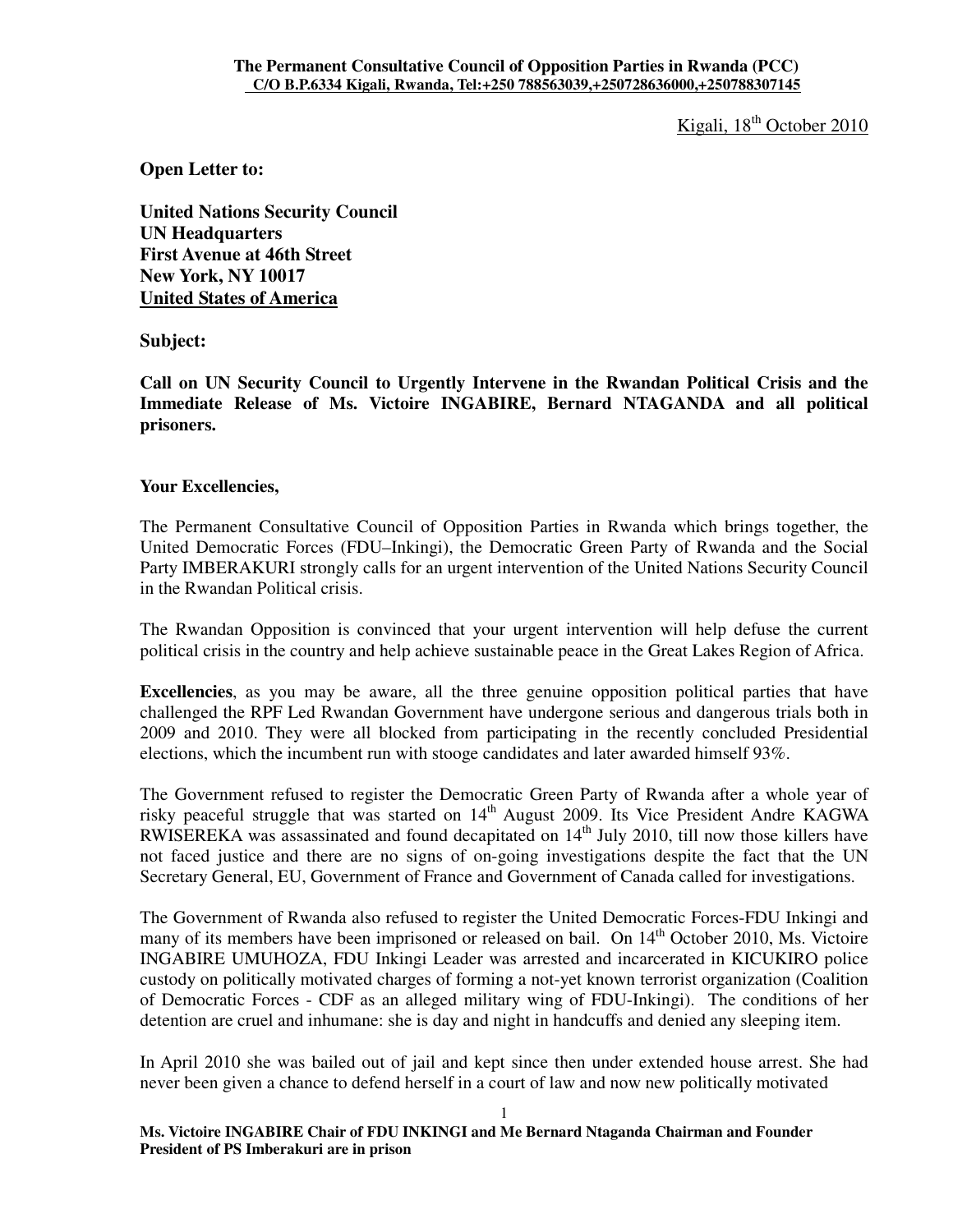#### **The Permanent Consultative Council of Opposition Parties in Rwanda (PCC) C/O B.P.6334 Kigali, Rwanda, Tel:+250 788563039,+250728636000,+250788307145**

charges have surfaced. We are strongly convinced that this was a Government Plan to bar her from competing in the past Presidential elections. We are very concerned that she may be treated and incapacitated like the former Head of State, Mr. Pasteur BIZIMUNGU. We call for her immediate release from Prison.

The Social Party Imberakuri had managed to get registered in July 2009 after several failures and beatings, but was later broken up into several factions, one of them now in the Government's Political Parties Forum. Its Founding President, Maître Bernard NTAGANDA is in prison since  $24<sup>th</sup>$ June 2010, he is in critical healthy conditions and had been admitted at King Faycal Hospital last week, he is reported to be losing sight and to be paralyzed due to ill-treatment in the Kigali Maximum Prison known as "1930".

The vicious cycle of political violence in Rwanda has been due to a lack of a system for a peaceful competition for and transfers of power between the political elites. We must all take a commitment to make sure that it does not happen again. Justice is needed for the country to achieve genuine reconciliation and sustainable development.

 To have sustainable peace in Rwanda, there is a strong need of creating political space that enables a peaceful process of transfer and competition for power. We call for a Truth, Justice and Reconciliation Commission and a Rwandan National Dialogue.

It is quite sad that the present government has failed on many of the promises it pledged.

 We have more political leaders in exile today than ever before: three former Prime Ministers, two former Speakers of Parliament, three former Ministers of Foreign Affairs, one Minister of Defence, one Minister of Justice, one Minister of Home Affairs assassinated in Nairobi, Members of Parliament (one was assassinated in Nairobi), ambassadors, military officers including (Lt.Gen. Kayumba Nyamwasa who survived an assassination attempt on  $19<sup>th</sup>$  June 2010 in Johannesburg, South Africa), etc.

Many ordinary people are fleeing their country at a time when prominent members of the political elite are fleeing for their lives. We fear therefore that the present management of the political system has the potential to lead to another cycle of violence. This must be stopped immediately; UN Security council can prevent this. It should not be like the 1994 Genocide.

In this respect, the members of the Permanent Consultative Council of Opposition Parties in Rwanda, decided to take part in a peaceful democratisation process of the country. We are determined to help break the cycle of fear, mistrust and impunity in Rwanda.

The Rwandan Opposition has been subjected to verbal and physical intimidation and abuse. The legal framework has been used against us to stop United Democratic Forces (FDU–Inkingi), the Democratic Green Party of Rwanda from registering our political parties and exercising our political rights. The Democratic Green Party of Rwanda's founding convention on  $30<sup>th</sup>$  October 2009 was sabotaged violently, by people suspected to be connected to security organs and others to be working for the Government.

An independent press has almost completely disappeared. In July 2010, Mr. Jean-Léonard RUGAMBAGE, a journalist and critic of the government, was murdered.